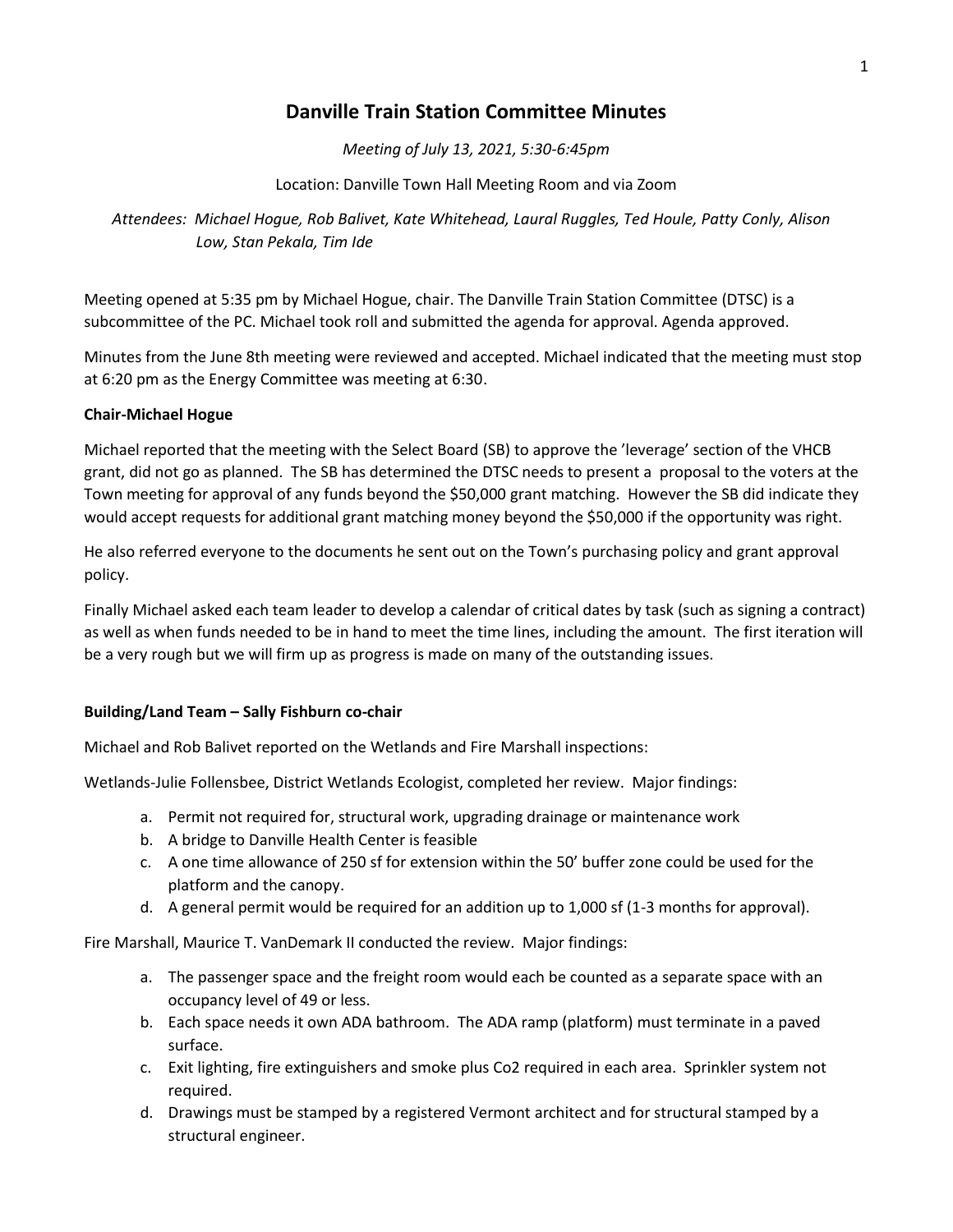- e. Must use master plumbers and electricians
- f. Construction permit cost for project under \$200,000 is 8%, \$16,000. Tim questioned the accuracy of this percentage, thought it might be .8% (subsequent review confirmed .8%)

Michael Trudeau, airflow specialists came to the station to evaluate it for an airflow check as needed by Efficiency Vermont. Follow up is necessary.

Rob reported that he had updated the drawing for the bathrooms in the passenger side to accommodate ADA in one and upgraded the cost of plumbing, which includes connection to the town line, to \$8,000. Tim asked if the sewer line connected to the town service line. Rob indicated that the pipe headed that way, but couldn't confirm it was connected.

Alison Low pointed out that there is a grant that could fund architectural and engineering work and drawings that would include stamps. Application opens November 1. She offered to look into the grant and get back to the committee/Sally group.

Electrical cost is still estimated at \$5,000.

## **Use Team – Kate Whitehead co-chair**

Kate reported on the VHCB grant progress and went over the key questions asked in the grant application, such as other funding sources and restrictions on the property. She has asked for letters of support as required. The application is very complex as it brings together a whole range of information in addition to those specific to the train station.

She discussed answering the query as to the use of the freight room. Alison suggested we describe the use of this room as community based until further work is completed in Phase 2 on possible uses.

Kate indicated that in the work area she was emphasizing those elements that need immediate attention to prevent the building from more extensive work if untreated.

To a query by Kate as to the amount of the grant ask, Alison suggested that we go toward the top end of \$70,000. Michael reminded the team that in the site meeting with VHCB , \$75,000 was discussed as the grant ask. It was agreed to use this amount in the application.

The conversation turned to the sources of the monies that meet the expected budget. After discussion it was agreed to move the \$50,000 of additional funds that must be approved by the voters at the Town Meeting into the general community category.

Michael also clarified that the \$50,000 difference between Sources and Uses is for grant matching use in Phase 2. Alison pointed out that in our determination of which grants to pursue next, such as Freeman via PVT, that we focus on the higher value grants as the small size grants take as much effort to apply for and also very competitive. The effort to payoff rate is better with the high value grants, particularly in this period with all the COVID monies injected in this grant cycle. She also pointed out that the Freeman grant is different in the PVT staff actually makes the proposal to Freeman.

Kate also pointed out that she needs acreage for the station plot as well as an appraisal unless VHCB accepts the recent tax valuation update the Town just completed. Alison mentioned NVDA could do a GIS measurement of acreage. Kate also raised the issue of the historic easement that will be placed in the station deed. Michael asked if it was the same as already exists and if so can all the agencies just agree on one easement? Kate said she would ask.